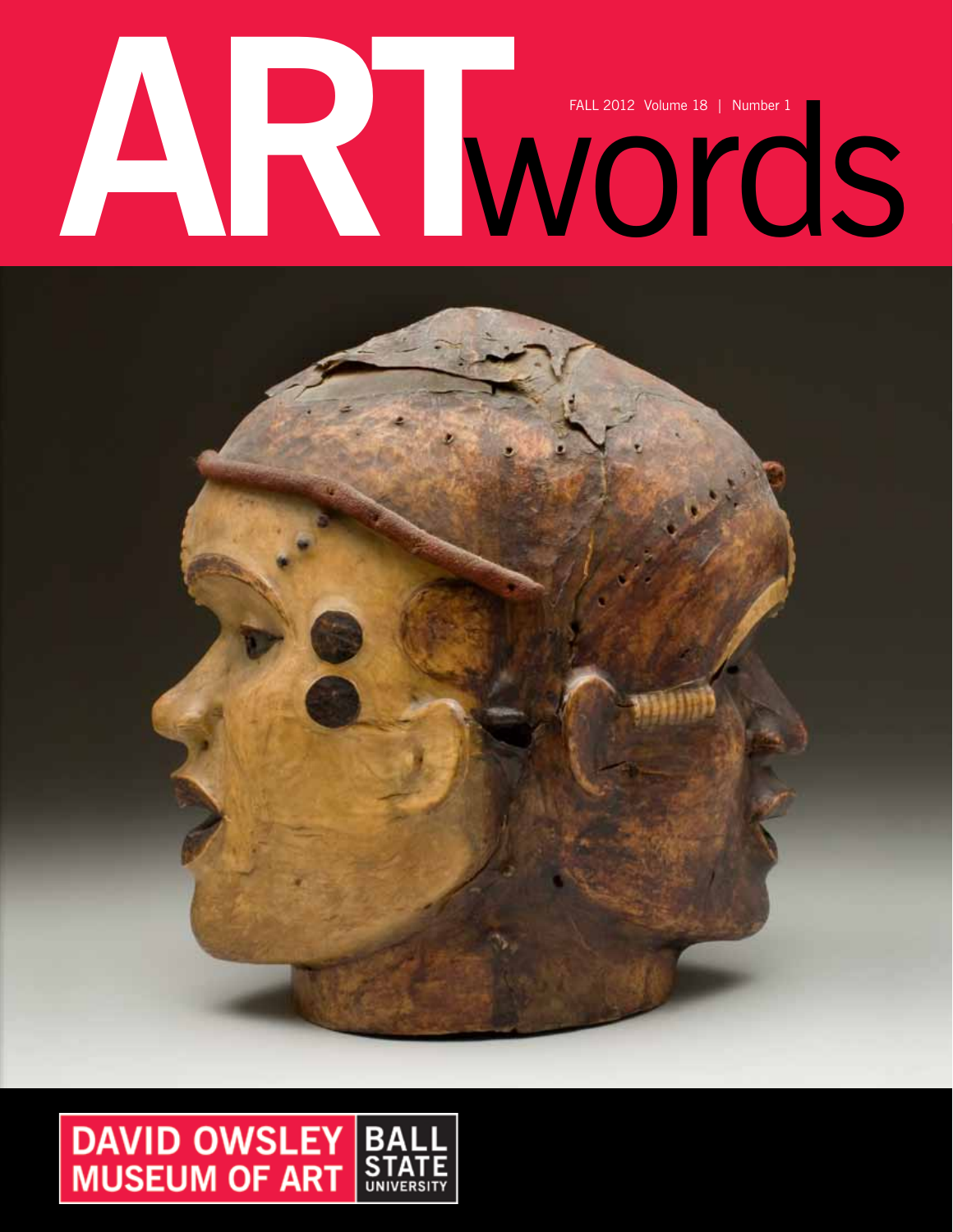# **ART**words

**David Owsley Museum of Art** *Serving East Central Indiana since 1936*

Friends Executive Committe

Donald Whitaker *Chairperson*

Barbara Alvarez-Bohanon Cecil Bohanon Melissa Daniels Ann Johnson Sarojini Johnson Sandra Kelly Joan Malje Fred Meyer Olga Mounayar Patricia Schaefer Kent Shuff *Ex officio*

Peter F. Blume *Director David Owsley Museum of Art* Jennifer Williams *President*

*David Owsley Museum of Art Alliance*

Muggs Gooden *President Muncie Art Students League* Robert Kvam *Dean*

*College of Fine Arts* Sarah Jenkins *Director of Development*

#### **MUSEUM STAFF**

Peter F. Blume *Director* Carl Schafer *Associate Director* Tania Said Schuler

*Curator of Education* Randy Salway *Exhibition Designer/Preparator*

#### ARTwords

Editor | Carl Schafer Writer | Carmen Siering Design | Marin & Marin

ARTwords is published three times a year by the David Owsley Museum of Art in Muncie, Indiana ©2012. All rights reserved

#### COVER IMAGE:

**Janus Mask, 1900**  Unidentified African Artist Nigeria, Ekoi or Ejagham Antelope skin stretched over wood David T. Owsley Collection One of 221 works of art recently placed at the museum by David Owsley.



# From the **Director**

# **Discoveries** in the Collection

*The Good Shepherd* (1650/1700)

Among the most exciting undertakings of the past year has been an examination of the museum's collection in anticipation of the 10,000 square feet of new exhibition space for Asian art and the art of Africa, the Pacific Islands, and pre-Columbian Mesoamerica. This will allow us not only more expansive installations, but the ability to make the collection more accessible intellectually. In other words, the museum will not just be bigger, it will offer presentations that will help patrons better understand the original purpose and context of these works of art. Inevitably this process will create difficult choices about what goes on view and what stays behind in our reserve collection, but having examined everything, we will feel more comfortable making these decisions.

 This examination has given us the opportunity to rediscover works of art that have not been on view in many years. The Indo-Portuguese carving illustrated here was part of an installation of mainly nineteenth century French ivory carvings placed at the museum in 1936 and given to the museum by the Ball Brothers Foundation in 1995. Acquired by Frank C. Ball in 1918 at auction, the ivory carving had been catalogued as Portuguese and titled "A Shepherd Rockery." One of a number of similar carvings from an unknown source made in the mid-to-late seventeenth century, these works are catalogued as Indo-Portuguese today, and are thought to have originated in the Portuguese colony of Goa on the southwestern coast of India. There is now some question whether they were carved in Goa by European craftsman or by Indian craftsmen under the direction of Portuguese priests.

 The carving shows the Christ child as the *Good Shepherd* seated cross-legged atop a mountain with elaborate fountains flanked from below by St. Joseph and the Virgin Mary. The next level down shows a seated boy. On the level below there is a reclining female figure that some identify as Mary Magdalene. Others identify the studious woman as St. Catherine of Alexandria, associated with the city of Goa since the Portuguese colony was founded on her feast day in 1510. The back of the sculpture shows sheep standing on a rocky mount nibbling foliage. The condition is excellent.

 There are ivory carvings of nearly identical iconographic programs in a number of museum collections, including the British Museum, the Victoria and Albert Museum (both in London), and another group recently acquired by the Asian Art Museum in San Francisco. There is another in the Museo Christiano of the Vatican Library. Each of these shows a variation of the program described above, but also an unmistakable similarity, attesting to guidance provided by a workshop or a master carver producing these deluxe objects for a ready Christian market.

Peter Blume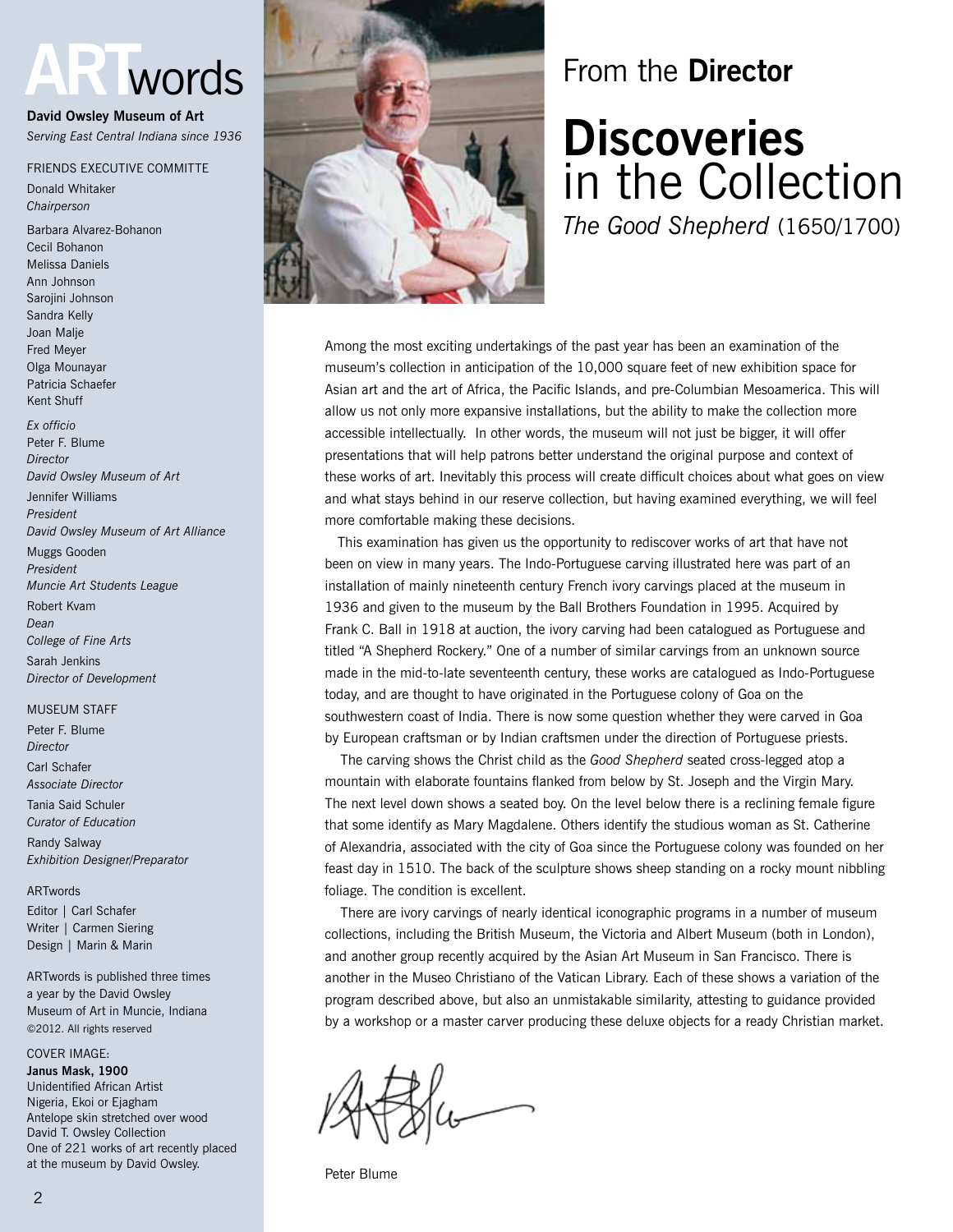

# **Music** in the Museum

**The David Owsley Museum of Art continues the Music in the Museum series with performances being planned for the fall and spring in the Sculpture Court.** 

**Look out for announcements in your mail in the coming months.**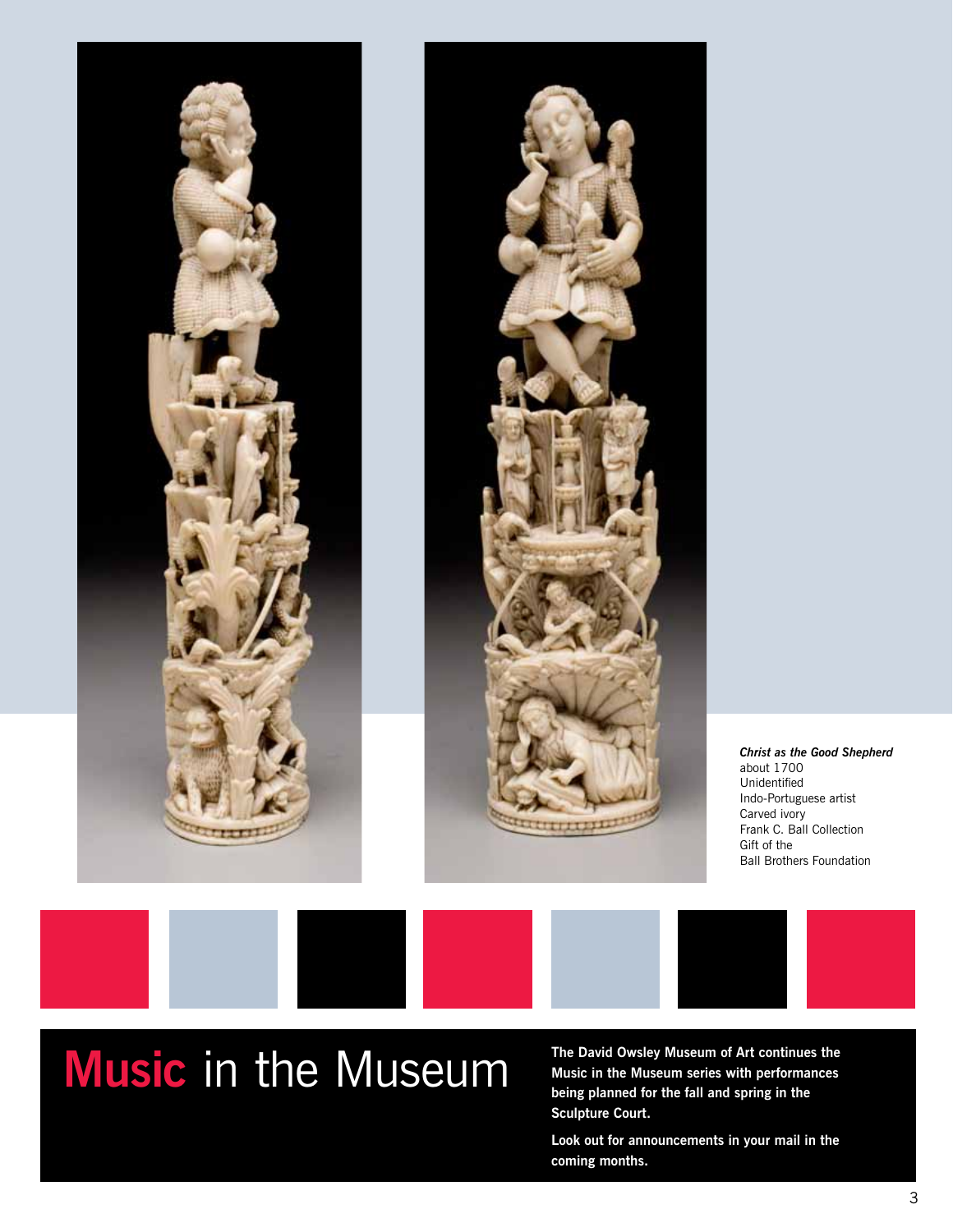# **Docent Choice TOURS**

## Saturdays | 2:30 pm

September 8 - December 8 pm **No reservations are necessary for these enlightening and informative tours of our collection. Meet your docent (tour guide)** 

**in the Sculpture Court.**

# **Sketching** in the **Museum**

#### Fridays | 2:30 pm September 7 - December 7 pm

Supplies provided. Please stop at the front desk for pecil, sketch boards, paper and instructions.

# **Meditation** in the **Museum** Fridays | 3:30 pm

The last hour of the last weekday is reserved for quiet time at the David Owsley Museum of Art. Note; Occasional evening events will limit access.

Meditation is a wonderful way to start your weekend You can find free downloadable relaxation MP3s for you computer, iPod, or other devices.

*In partnership with Ball State University Working Well.*



# **Calendar** of **Events** *fall*

# **september**

#### **3** Monday

**Museum closed in observance of Labor Day**

#### **9** Sunday

#### **Grandparents' Day**

In honor of Grandparents Day, all grandparents and grandchildren visiting together will receive a free poster. Family guides are also available.

*Check-in at the front desk.*

# **12** Wednesday | Noon

#### **Alliance Program: New Acquisitions and New Directions\***

David Owsley Museum of Art Director Peter Blume provides an update of building plans and collection development from exhibition design, object selection, and interpretive planning.

*Alumni Center, Meeting Room 1*

#### **18** Tuesday | Noon **Art at High Noon:**

**Gothic Art in the Collection**

Join a docent for an introduction to how works of art in the David Owsley Museum of Art collection reflect the Gothic style.

*Meet in the Sculpture Court*



# **21-23** Friday-Sunday

**Honoring Our Family**

Stop by for your free poster during Ball State University Family Weekend.

# **october**

*In honor of National Arts and Humanities Month, stop by for a free poster.*

## **2** Tuesday | Noon

#### **Art at High Noon:**

#### **Renaissance Art in the Collection**

Join a docent for an introduction to how works of art in the David Owsley Museum of Art collection reflect the Renaissance style.

*Meet in the Sculpture Court*

## **10** Wednesday | Noon

#### **Alliance Program:** *Madonna and Christ Child*  **from the Studio of Giovanni Bellini\***

Conservator Linda Witkowski of the Indianapolis Museum of Art talks about the extensive treatment undertaken on the Bellini fifteenth century panel painting belonging to the David Owsley Museum of Art by the IMA's Conservation Laboratory.

*Alumni Center, Meeting Room 1*

## **13** Saturday | 1:30 - 4:30 pm

#### **Honoring Homecoming**

Stop by for a free poster in honor of Ball State University homecoming and the alumni and donors who make the museum matter more every day. See how our renovation plans and construction are progressing, too!

#### **16** Tuesday | Noon **Art at High Noon: Mannerist Art in the Collection**

Join a docent for an introduction to how works of art in the David Owsley Museum of Art collection reflect the Mannerist style.

*Meet in the Sculpture Court*

## **22-23** Monday-Tuesday

**Museum open during Ball State University Fall Break**

**30** Tuesday | Noon

#### **Art at High Noon: Baroque Art in the Collection**

Join a docent for an introduction to how works of art in the David Owsley Museum of Art collection reflect the Baroque style.

*Meet in the Sculpture Court*

right: **Proserpine Designed 1839/1843 | Carved 1844/1849** Hiram Powers, marble Gift of David T. Owsley in honor of Dr. and Mrs. Thomas Sargent Featured at Art High at Noon: Neoclassical Art in the Collection November 27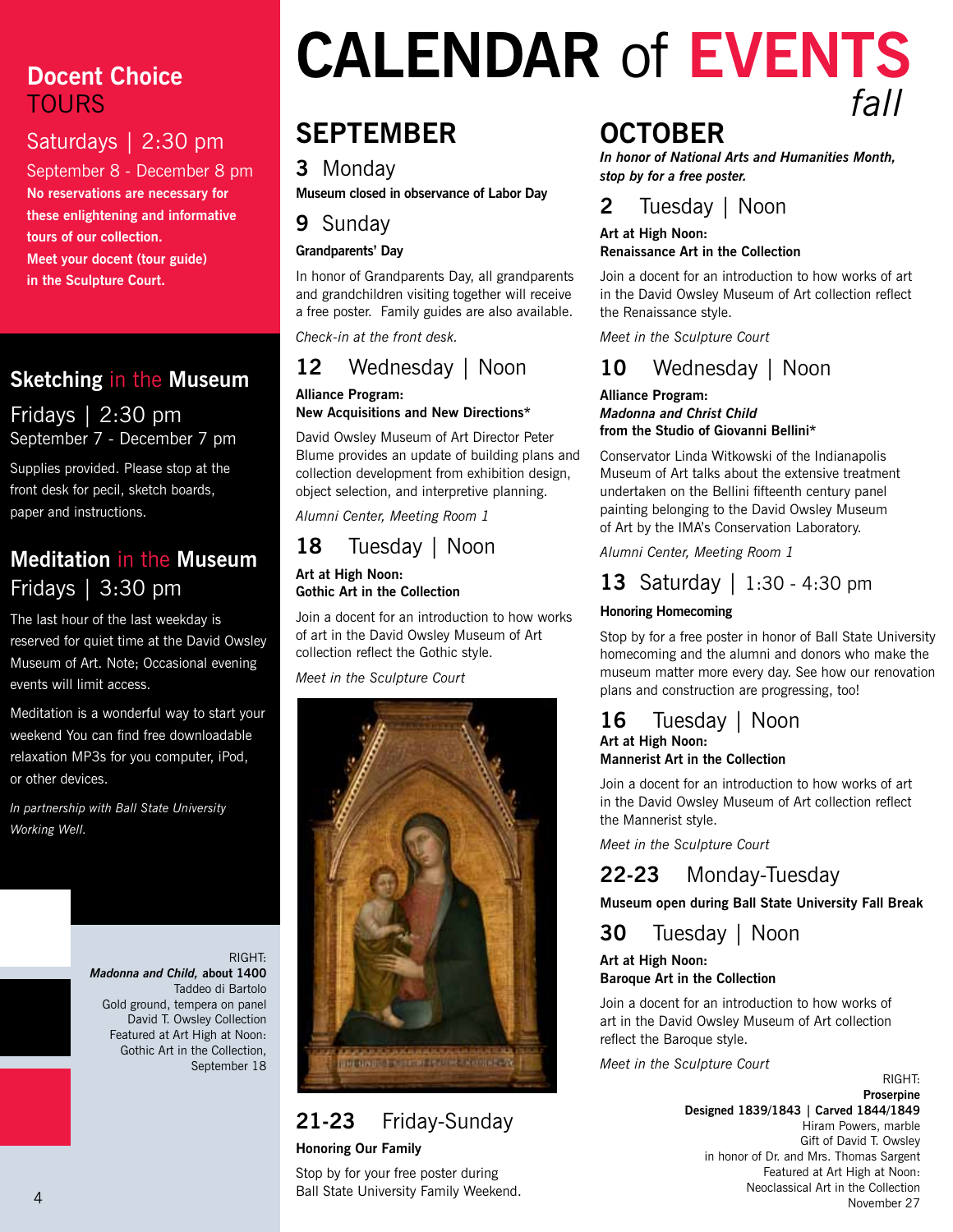# **Calendar** of **Events** *fall fall*

# **november 13** Tuesday | Noon

#### **Art at High Noon: Rococo Art in the Collection**

Join a docent for an introduction to how works of art in the David Owsley Museum of Art collection reflect the Rococo style.

*Meet in the Sculpture Court*

# **14** Wednesday | Noon

#### **Alliance Program:**

#### **Classroom Art Teahers and Art Museum Educators: Collaboration and Advocacy\***

Dr. Laurel Campbell, Director of Art Education at Indiana University-Purdue University Fort Wayne, will provide a short history of art education and its changing philosophy before discussing the collaborative role both visual art teachers and art museum educators play in advocating for a more far-reaching awareness of the educational nature of art museum collections.

*Alumni Center, Meeting Room 1*

## **27** Tuesday | Noon

#### **Art at High Noon: Neoclassical Art in the Collection**

Join a docent for an introduction to how works of art in the David Owsley Museum of Art collection reflect the Neoclassical style.

# **29-30** Thursday-Friday

**Museum closed for Thanksgiving holiday**



**2** Sunday | 2:30 pm

#### **Student Showcase; History and Art**

In association with Freshman Connections, selected students from Dr. Abel Alves' HIST 150 class will present their papers about various works of art from the DOMA collection.

# **11** Tuesday | Noon

#### **Art at High Noon: Tonalist Art in the Collection**

Join a docent for an introduction to how works of art in the David Owsley Museum of Art collection reflect the Tonalist style.

## **12** Wednesday | Noon

#### **Alliance Program: Food as Art: Chefs as Visual Artists\***

Chef Lucas Miller will explore the intersection of chef-created food and art. He will discuss how chefs use techniques from the art world to create the foods we are presented in restaurants. An exploration of works from the museum's collection along with images of modern-day food presentations will be used to demonstrate the bridge between these two worlds.

*Alumni Center, Meeting Room 1*

#### **24-25** Monday-Tuesday **Museum closed for Christmas holiday**



ABOVE: *Autumn,* **1736/40** François Boucher, oil on canvas, David T. Owsley Collection Featured at Art High at Noon:Rococo Art in the Collection November 13

**All programs are free unless otherwise noted. Programs are subject to change without notice.**

**The cost to join the David Owsley Museum of Art Alliance is \$15 for Friends members, and starts at \$40 for non-members. Please call 765.285.5242 for additional information.**

**Drop-in tours, including Art High at Noon and Tour Time, are limited to 15 people. Tour sign-up may be required to accommodate visitors. We thank you for your understanding.**

**All tours and public programs, except for exhibition previews and Friday with Friends, are eligible for participation in the Art Card, a frequent visitor and free gift program.**

**Please call 765.285.5242 for additional information.**

**\* Prospective Alliance members free; Alliance members \$10 plus \$5 for lunch.**

## **Research Help** Available in the Galleries

Museum assistants will be available for posted hours in the David Owsley Museum of Art to answer questions from students and other researchers. For updates, see the "For Students" section of the museum website. www.bsu.edu/artmuseum.

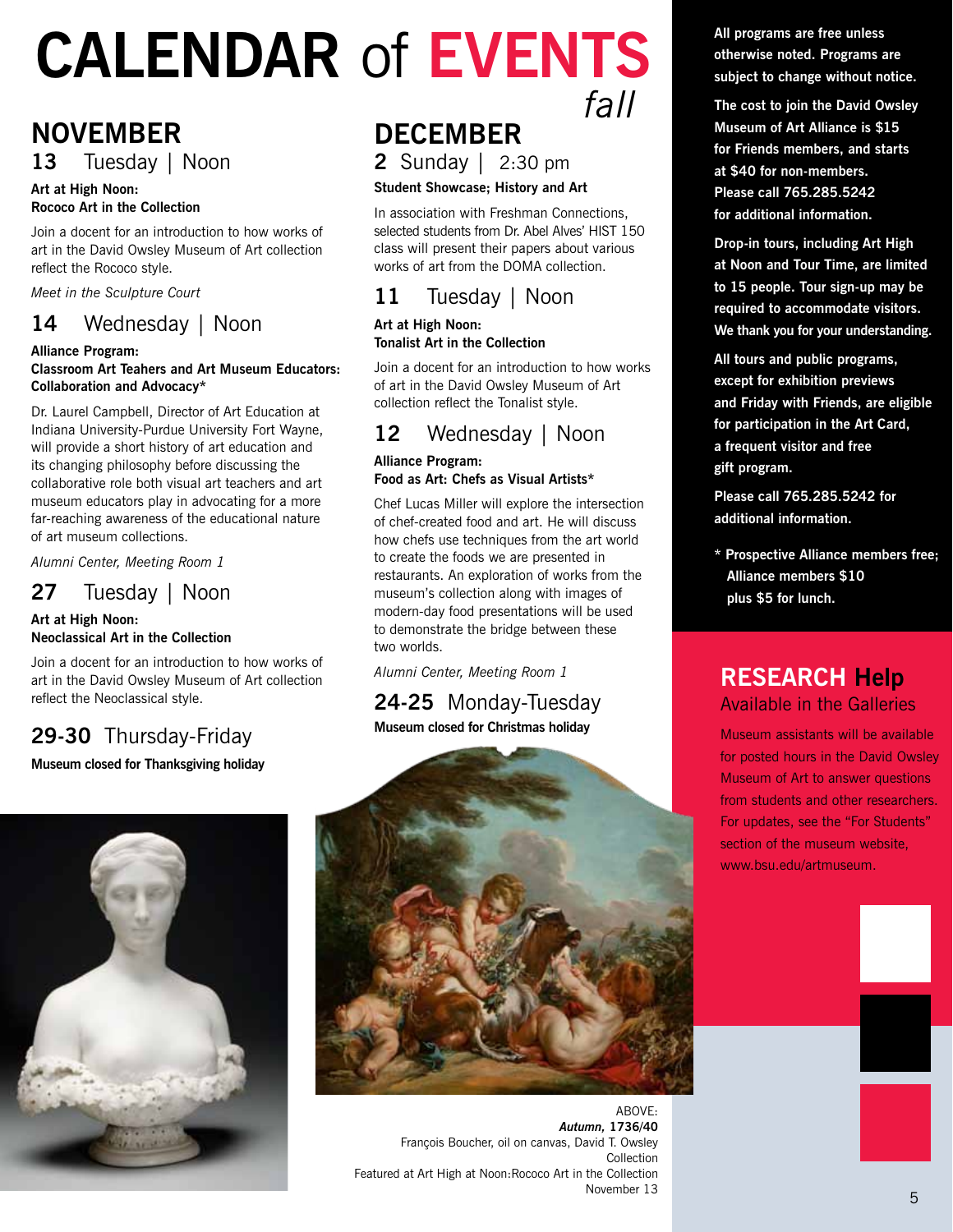

# A conversation with **Charles Froom**

Reflections on the gallery design process

As part of the David Owsley Museum of Art expansion, Charles B. Froom has been engaged to guide the installation of the museum's collection into what he calls the "remarkable gallery envelopes" built by Ratio Architects. Four new galleries designed by Froom will greet museum guests when renovations are complete in 2013.

Prior to opening his own museum exhibition design and planning business, Froom was a designer at the Brooklyn Museum and the Museum of Modern Art. Since then, he has participated in and directed projects at more than 50 institutions in the United States, Europe, Central America, and the Middle East.

Froom says his design process always begins with a checklist of all of the works of art in a museum's particular project.

"This museum is blessed with a heck of a collection," he says. "It's got great breadth and depth."

Working with that checklist, Froom begins to design the installation space, working with the museum staff to put the collection on view in the best possible way. For Froom, the highest priority is to maintain the integrity of each work of art.

"From both a visual standpoint and from a conservation standpoint, my first obligation is to do no harm," Froom says.

Froom firmly believes art is universal and timeless, and while the interpretations museums offer alongside objects from an unfamiliar culture may help visitors understand a different language or how an object is used, in the end, all works of art occupy the same cultural, visual, and ethical space.

"We are all hindered by our familiarity with our own culture, whether that's here in the United States or Western Europe or in the Middle East or Asia," Froom says. "But the integrity of each work of art is something I believe in completely. I simply try and honor that. I believe all works of art, from cave paintings to contemporary installations, have some kind of spirituality about them."

As for what he does as a gallery designer, Froom sees himself as something of a "visual tutor" for museum visitors, one who helps determine how the collection—from individual works to groupings of works in a gallery to groupings of galleries—can best be seen.

"It's my job to notice if there is something in the way, if there is a reflection or an unnecessary graphic, if things are too crowded," he says. "Anything that is surrounding a particular work of art shouldn't distract the viewer, it should propel them back to look at the object, it should cause them to say, 'I think I understand.'"

Froom is hands-on, from mock-ups right through construction and on to the day the galleries open to the public.

"I wouldn't do all this if I couldn't be there for the final installation," he says. "That's what I work for—I work to be able to close out the galleries, finish them to my satisfaction and to my client's satisfaction. And then I go to the opening, happily. That's the process. Walking out of the galleries at the end of a finished installation is a happy time."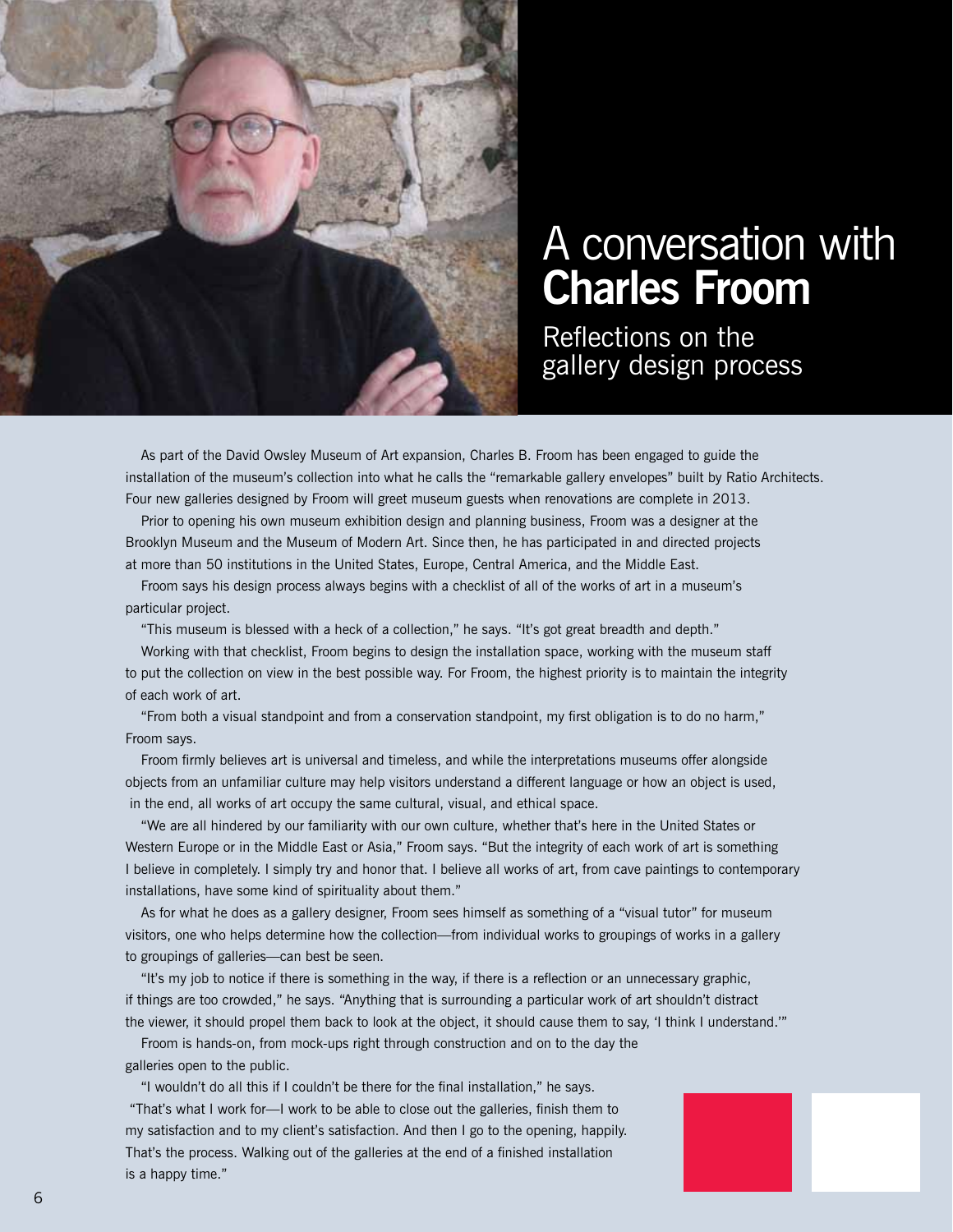# Docent Services **Award Recipients**

Joan Malje and Annemarie Voss receive award



left to right: **Peter Blume, Joan Malje, Annemarie Voss**

A new award, the David Owsley Museum of Art Docent Service Award, was established in 2012 to recognize long-time docents whose work raises the profile and understanding of the museum and its collection through volunteerism. In April, Annemarie Voss and Joan Malje were the first two recipients of the award.

Voss joined the docent program shortly after retiring from Ball State University as an assistant professor of English.

"Volunteering at the museum is a joy for me because it allows me to deepen my knowledge and appreciation of art," she says. "It also allows me the opportunity to teach a variety of age groups in different pedagogical styles. No assignment is ever the same."

 Malje worked as a nurse and as a teacher before retirement. After moving to Muncie in the 90s, she began volunteering at the museum in 2004.

"I was delighted to find such a lovely museum here, and a small museum has its advantages," she says. "It invites intimacy and friendliness."

 Director of Education Tania Said says museum volunteers play a vital role in the life of the museum. "One of every six museum visitors is part of a group," she says. "With more than 32,000 visitors

last year, museum volunteers help us do more than we could ever do with just our full-time staff." She also offers high praise for the recipients of the award.

"Joan and Annemarie are prime examples of what docents should be," Said says. "Their breadth of experience and passion for the museum and its collection are infectious."